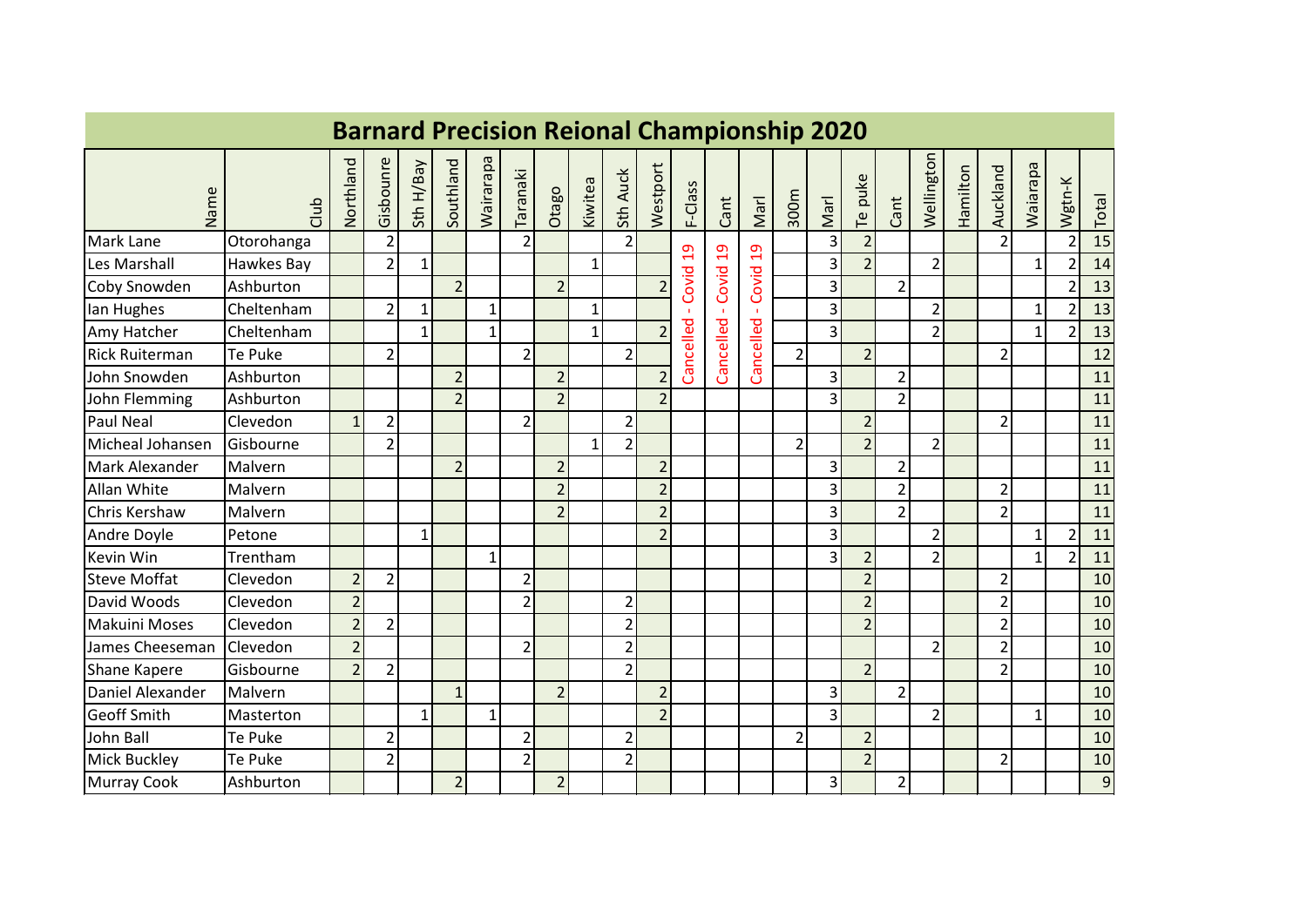| Rob Johansen           | Gisbourne  |                | $\overline{2}$ |              |                |              |                |                | 1            | 2              |                |  | 2 |                |                |                | 2              |                |              |                | 9               |
|------------------------|------------|----------------|----------------|--------------|----------------|--------------|----------------|----------------|--------------|----------------|----------------|--|---|----------------|----------------|----------------|----------------|----------------|--------------|----------------|-----------------|
| Malcolm Dodson         | Kaituna    |                |                |              |                |              |                | $\overline{2}$ |              |                | $\overline{2}$ |  |   | 3              |                | $\overline{2}$ |                |                |              |                | $\overline{9}$  |
| Jared McMurdo          | Masterton  |                |                |              |                | $\mathbf{1}$ |                |                |              |                |                |  |   | 3              |                |                | $\overline{2}$ |                | $\mathbf{1}$ | 2              | $\overline{9}$  |
| Robbie Gilchrist       | Oamaru     |                |                |              | $\overline{2}$ |              |                | $\overline{2}$ |              |                |                |  |   | 3              |                | $\overline{2}$ |                |                |              |                | $\overline{9}$  |
| Les Grisley            | Oamaru     |                |                |              | $\overline{2}$ |              |                | $\overline{2}$ |              |                |                |  |   | 3              |                | $\overline{2}$ |                |                |              |                | 9               |
| <b>Brian Carter</b>    | Te Puke    |                | $\overline{2}$ |              |                |              |                |                |              |                |                |  |   | $\overline{3}$ | $\overline{2}$ |                |                | 2              |              |                | $\overline{9}$  |
| <b>Scott McLay</b>     | Te Puke    |                | $\overline{2}$ |              |                |              |                |                |              |                |                |  |   | 3              | $\overline{2}$ |                |                |                |              | っ              | $\overline{9}$  |
| Jono Phillips          | Cheltenham |                |                | $\mathbf 1$  |                |              |                |                | $\mathbf{1}$ |                |                |  |   | 3              |                |                | $\overline{2}$ |                |              | $\mathbf{1}$   | 8               |
| Helen Frieman          | Cheltenham |                |                | 1            |                |              |                |                | $\mathbf{1}$ |                |                |  |   | 3              |                |                | $\overline{2}$ |                |              | 1              | 8               |
| Johan du Toit          | Clevedon   | $\overline{2}$ |                |              |                |              | $\overline{2}$ |                |              | $\overline{2}$ |                |  |   |                |                |                |                | $\overline{2}$ |              |                | 8               |
| <b>Bruce Millard</b>   | Clevedon   | $\overline{2}$ |                |              |                |              | $\overline{2}$ |                |              | $\overline{2}$ |                |  |   |                |                |                |                |                |              |                | 8               |
| <b>Reece Liete</b>     | Clevedon   | 2 <sup>1</sup> |                |              |                |              | $\overline{2}$ |                |              | $\overline{2}$ |                |  |   |                |                |                |                | $\overline{2}$ |              |                | 8               |
| Paul Neilson           | Gisbourne  |                | $\overline{2}$ |              |                |              |                |                |              | $\overline{2}$ |                |  |   |                | $\overline{2}$ |                | $\overline{2}$ |                |              |                | 8               |
| Vic McMurdo            | Masterton  |                |                |              |                |              |                |                |              |                |                |  |   | 3              |                |                | $\overline{2}$ |                | 1            | 2              | 8               |
| <b>Mike Collings</b>   | Te Puke    |                | $\overline{2}$ |              |                |              |                |                |              | $\overline{2}$ |                |  |   |                | $\overline{2}$ |                |                |                |              | 2              | 8               |
| Di Collings            | Te Puke    |                | $\overline{2}$ |              |                |              |                |                |              | $\overline{2}$ |                |  |   |                | $\overline{2}$ |                |                |                |              | $\overline{2}$ | 8               |
| <b>Brain Graystone</b> | Ashburton  |                |                |              | $\overline{2}$ |              |                | $\overline{2}$ |              |                |                |  |   | 3              |                |                |                |                |              |                | $\overline{7}$  |
| Megan Snowden          | Ashburton  |                |                |              |                |              |                |                |              |                | $\overline{2}$ |  |   | 3              |                | $\overline{2}$ |                |                |              |                | $\overline{7}$  |
| Peter Kynoch           | Cheltenham |                |                | $\mathbf{1}$ |                |              |                |                | $\mathbf{1}$ |                |                |  |   |                |                |                | $\overline{2}$ |                | $\mathbf{1}$ | $\overline{2}$ | $\overline{7}$  |
| <b>Graham Piper</b>    | Hamilton   |                | $\overline{2}$ |              |                |              | $\overline{2}$ |                |              | $\overline{2}$ |                |  |   |                |                |                |                |                |              |                | $\overline{7}$  |
| Charlete Flanagan      | Kaituna    |                |                |              |                |              |                |                |              |                | $\overline{2}$ |  |   | 3              |                | $\overline{2}$ |                |                |              |                | $\overline{7}$  |
| Cylton Whyte           | Kaituna    |                |                |              |                |              |                |                |              |                |                |  |   | 3              |                | $\overline{2}$ |                |                |              | $\overline{2}$ | $\overline{7}$  |
| M McCallum Clark       | Malvern    |                |                |              |                |              |                | $\overline{2}$ |              |                |                |  |   | 3              |                | $\overline{2}$ |                |                |              |                | $\overline{7}$  |
| Owen Whiteman          | Masterton  |                | $\overline{2}$ |              |                | $\mathbf{1}$ |                |                | $\mathbf{1}$ |                | $\overline{2}$ |  |   |                |                |                |                |                | $\mathbf{1}$ |                | $\overline{7}$  |
| John McLaren           | Masterton  |                |                |              |                |              |                |                | $\mathbf{1}$ |                |                |  |   |                |                |                | $\overline{2}$ |                | $\mathbf{1}$ | 2              | $\overline{7}$  |
| <b>Tony Gore</b>       | Trentham   |                |                | $\mathbf{1}$ |                | $\mathbf{1}$ |                |                | $\mathbf{1}$ |                |                |  |   |                |                |                | $\overline{2}$ |                |              | $\overline{2}$ | $\overline{7}$  |
| Darren Swaney          | Whangarei  |                |                |              | 1              |              |                | $\overline{2}$ |              |                | $\overline{2}$ |  |   |                |                | $\overline{2}$ |                |                |              |                | $\overline{7}$  |
| John Miller            | Ashburton  |                |                |              | $\overline{2}$ |              |                | $\overline{2}$ |              |                |                |  |   |                |                | $\overline{2}$ |                |                |              |                | 6               |
| <b>Bruce Horwood</b>   | Ashburton  |                |                |              | $\overline{2}$ |              |                | $\overline{2}$ |              |                |                |  |   |                |                | $\overline{2}$ |                |                |              |                | $6\phantom{1}6$ |
| <b>Martin Fleming</b>  | Ashburton  |                |                |              |                |              |                | $\overline{2}$ |              |                | $\overline{2}$ |  |   |                |                | $\overline{2}$ |                |                |              |                | 6               |
| <b>Bennie Durand</b>   | Clevedon   |                |                |              |                |              | $\overline{2}$ |                |              | $\overline{2}$ |                |  |   |                |                |                |                | 2              |              |                | 6               |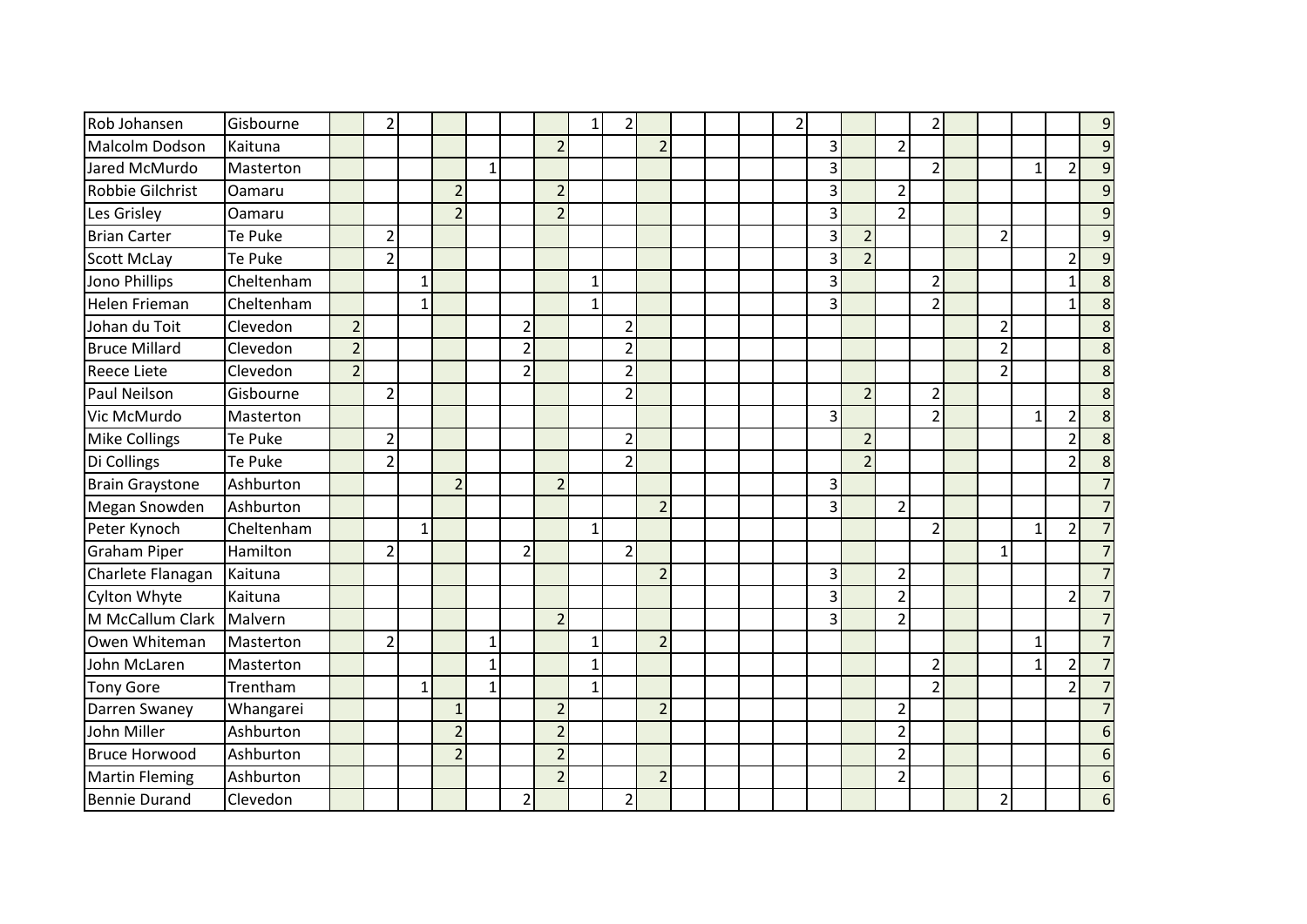| Damien Meehan           | Clevedon   |                |                |              |                |              |                |                |              | $\overline{2}$ |                |  |                |                | $\overline{2}$ |                |                | 2              |              |                | $6\phantom{1}6$ |
|-------------------------|------------|----------------|----------------|--------------|----------------|--------------|----------------|----------------|--------------|----------------|----------------|--|----------------|----------------|----------------|----------------|----------------|----------------|--------------|----------------|-----------------|
| David Taylor            | Gore       |                |                |              | $\overline{2}$ |              |                | $\mathbf{1}$   |              |                |                |  |                | $\overline{3}$ |                |                |                |                |              |                | 6               |
| John Scobie             | Otorohanga | $\overline{2}$ |                |              |                |              |                |                |              |                |                |  | $\overline{2}$ |                | $\overline{2}$ |                |                |                |              |                | $6\phantom{1}6$ |
| Paul Tidwell            | Taranaki   |                |                | $\mathbf{1}$ |                |              | $\overline{2}$ |                | $\mathbf{1}$ |                | $\overline{2}$ |  |                |                |                |                |                |                |              |                | $6\phantom{1}6$ |
| lain May                | Whangarei  | $\overline{2}$ |                |              |                |              |                |                |              | $\overline{2}$ |                |  |                |                | $\overline{2}$ |                |                |                |              |                | $6\phantom{1}6$ |
| <b>Brain Hawksby</b>    | Ashburton  |                |                |              |                |              |                |                |              |                | $\overline{2}$ |  |                | 3              |                |                |                |                |              |                | 5               |
| <b>Martin Fleming</b>   | Ashburton  |                |                |              |                |              |                |                |              |                |                |  |                | $\overline{3}$ |                | $\overline{2}$ |                |                |              |                | 5               |
| David Smith             | Ashburton  |                |                |              |                |              |                |                |              |                |                |  |                | 3              |                | $\overline{2}$ |                |                |              |                | 5               |
| John Mills              | Cheltenham |                |                | $\mathbf{1}$ |                |              |                |                | $\mathbf{1}$ |                |                |  |                |                |                |                | $\overline{2}$ |                | $\mathbf{1}$ |                | 5               |
| <b>Shaun Ellis</b>      | Cheltenham |                |                | $\mathbf{1}$ |                |              |                |                | $\mathbf{1}$ |                |                |  |                | $\overline{3}$ |                |                |                |                |              |                | 5               |
| <b>Ray Salter</b>       | Clevedon   |                |                |              |                |              | $\overline{2}$ |                |              | $\overline{2}$ |                |  |                |                |                |                |                | 1              |              |                | 5               |
| <b>Ross Greange</b>     | Hamilton   |                |                |              |                | $\mathbf{1}$ |                |                |              | $\overline{2}$ |                |  |                |                |                |                |                | $\overline{2}$ |              |                | 5               |
| Larry Meredith          | Hamilton   |                | $1\vert$       |              |                |              |                |                |              |                |                |  |                |                | $\overline{2}$ |                |                | $\mathcal{P}$  |              |                | 5               |
| Dave Dick               | Kaituna    |                |                |              |                |              |                |                |              |                | $\overline{2}$ |  |                | 3              |                |                |                |                |              |                | 5               |
| <b>Richard Rowlands</b> | Malvern    |                |                |              |                |              |                |                |              |                | $\overline{2}$ |  |                | 3              |                |                |                |                |              |                | 5               |
| Bevan Mehetens          | Malvern    |                |                |              |                |              |                |                |              |                |                |  |                | 3              |                | $\overline{2}$ |                |                |              |                | 5               |
| Mike Chui               | Malvern    |                |                |              |                |              |                |                |              |                |                |  |                | 3              |                | $\overline{2}$ |                |                |              |                | 5               |
| Sam Kershaw             | Malvern    |                |                |              |                |              |                |                |              |                |                |  |                | 3              |                | $\overline{2}$ |                |                |              |                | 5               |
| Frank Duckett           | Masterton  |                |                |              |                | $\mathbf{1}$ |                |                | $\mathbf{1}$ |                |                |  |                |                |                |                |                |                | 1            | $\overline{2}$ | 5               |
| <b>Sharon Grimsley</b>  | Oamaru     |                |                |              |                |              |                | $\overline{2}$ |              |                |                |  |                | $\overline{3}$ |                |                |                |                |              |                | 5               |
| Allan Drake             | Taranaki   |                |                |              |                |              | $\overline{2}$ |                | $\mathbf{1}$ | $\overline{2}$ |                |  |                |                |                |                |                |                |              |                | 5               |
| <b>Ross Mason</b>       | Trentham   |                |                |              |                |              |                |                |              |                |                |  |                | $\overline{3}$ |                |                |                |                |              | $\overline{2}$ | 5               |
| Lee Houghton            | Clevedon   |                |                |              |                |              |                |                |              |                |                |  |                |                | $\overline{2}$ |                |                | 2              |              |                | $\overline{4}$  |
| <b>Bruce Plant</b>      | Oamaru     |                |                |              | $\overline{2}$ |              |                | $\overline{2}$ |              |                |                |  |                |                |                |                |                |                |              |                | $\overline{a}$  |
| Dave Miller             | Otorohanga |                |                |              |                |              | $\overline{2}$ |                |              | $\overline{2}$ |                |  |                |                |                |                |                |                |              |                | $\overline{a}$  |
| Dyl Eyeington           | Otorohanga |                |                |              |                |              | $\overline{2}$ |                |              |                |                |  |                |                |                |                |                | 2              |              |                | $\overline{4}$  |
| Irene Cameron           | Te Puke    |                | $\overline{2}$ |              |                |              |                |                |              |                |                |  |                |                | $\overline{2}$ |                |                |                |              |                | $\overline{4}$  |
| <b>Stuart Cameron</b>   | Te Puke    |                | $\overline{2}$ |              |                |              |                |                |              |                |                |  |                |                | $\overline{2}$ |                |                |                |              |                | $\overline{4}$  |
| Lindsay Arthur          | Trentham   |                |                |              |                |              |                |                |              |                |                |  | $\overline{2}$ |                |                |                | $\overline{2}$ |                |              |                | $\overline{4}$  |
| Semih Dikmenli          | Trentham   |                |                |              |                | $\mathbf{1}$ |                |                | 1            |                |                |  |                |                |                |                |                |                |              | $\mathfrak{p}$ | $\overline{a}$  |
| Conal Richardson        | Cheltenham |                |                |              |                |              |                |                |              |                |                |  |                | 3              |                |                |                |                |              |                | $\overline{3}$  |
|                         |            |                |                |              |                |              |                |                |              |                |                |  |                |                |                |                |                |                |              |                |                 |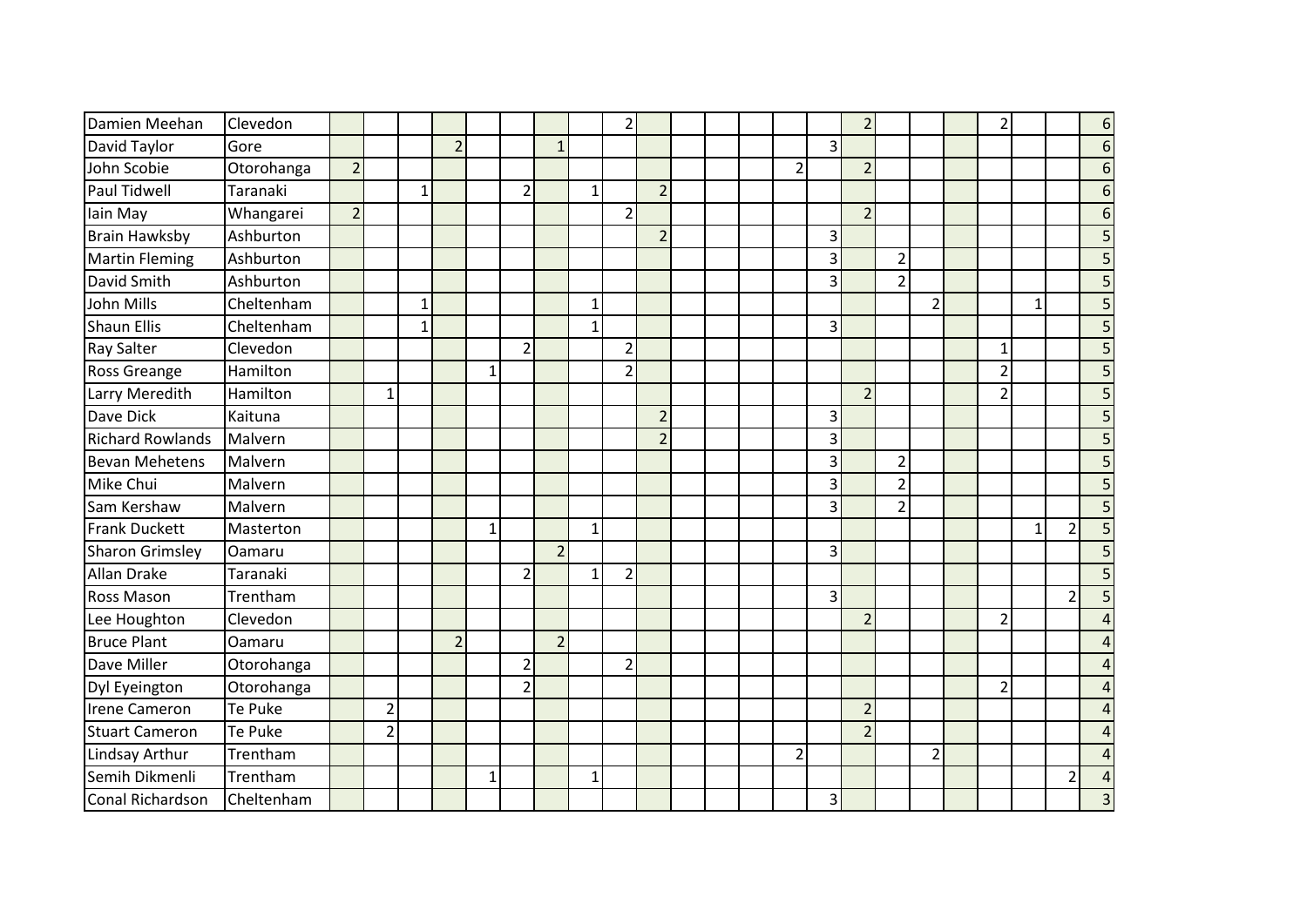| Ming Gu              | Clevedon     |                |              |                |              |                |              | 1              |                |  |  |                |                |  | $\overline{2}$ |          |                | $\overline{3}$          |
|----------------------|--------------|----------------|--------------|----------------|--------------|----------------|--------------|----------------|----------------|--|--|----------------|----------------|--|----------------|----------|----------------|-------------------------|
| <b>Steve Mann</b>    | Gisbourne    | $\overline{2}$ |              |                |              |                | $\mathbf{1}$ |                |                |  |  |                |                |  |                |          |                | $\overline{3}$          |
| Chris Peychers       | Hawkes Bay   |                |              |                |              |                |              |                |                |  |  | 3              |                |  |                |          |                | $\overline{3}$          |
| <b>Bob Gordon</b>    | Hawkes Bay   |                |              |                |              |                |              |                |                |  |  |                |                |  |                | $1\vert$ | $\overline{2}$ | $\overline{\mathbf{3}}$ |
| Chris Burgess        | Kaituna      |                |              |                |              |                |              |                |                |  |  | 3              |                |  |                |          |                | $\overline{\mathbf{3}}$ |
| Hans Jansan van      | Kaituna      |                |              |                |              |                |              |                |                |  |  | $\overline{3}$ |                |  |                |          |                | $\overline{3}$          |
| <b>Mike Slade</b>    | Kaituna      |                |              |                |              |                |              |                |                |  |  | 3              |                |  |                |          |                | $\mathsf{3}$            |
| John Deane           | Karori       |                | $1\vert$     |                | 1            |                | $\mathbf{1}$ |                |                |  |  |                |                |  |                |          |                | $\overline{3}$          |
| Nicole McKee         | Karori       |                | 1            |                | $\mathbf{1}$ |                | $\mathbf{1}$ |                |                |  |  |                |                |  |                |          |                | $\overline{\mathbf{3}}$ |
| Kiriahe McKee        | Karori       |                | 1            |                |              | $\overline{2}$ |              |                |                |  |  |                |                |  |                |          |                | $\overline{\mathbf{3}}$ |
| Craig Hunt           | Karori       |                |              |                | $\mathbf{1}$ |                |              |                |                |  |  |                |                |  |                |          | 2              | $\overline{3}$          |
| Andre du Toit        | Malvern      |                |              |                |              |                |              |                |                |  |  | $\overline{3}$ |                |  |                |          |                | $\overline{\mathbf{3}}$ |
| Darryl Crow          | Masterton    |                |              |                |              | $\mathbf{1}$   |              |                | $\overline{2}$ |  |  |                |                |  |                |          |                | $\overline{\mathbf{3}}$ |
| Rob Kerridge         | Te Puke      |                |              |                |              |                |              |                |                |  |  |                | $\mathbf{1}$   |  |                |          | $\overline{2}$ |                         |
| Dan Swaney           | Whangarei    |                |              | $\mathbf{1}$   |              | $\overline{2}$ |              |                |                |  |  |                |                |  |                |          |                | $\overline{\mathbf{3}}$ |
| Ken Chittock         | Ashburton    |                |              | $\overline{2}$ |              |                |              |                |                |  |  |                |                |  |                |          |                | $\overline{2}$          |
| Brian Hunter         | Ashburton    |                |              | $\overline{2}$ |              |                |              |                |                |  |  |                |                |  |                |          |                | $\overline{2}$          |
| <b>Gareth Miller</b> | Ashburton    |                |              |                |              | $\overline{2}$ |              |                |                |  |  |                |                |  |                |          |                | $\overline{2}$          |
| Paul Gardiner        | Ashburton    |                |              |                |              |                |              |                | $\overline{2}$ |  |  |                |                |  |                |          |                | $\overline{2}$          |
| <b>Paul Summers</b>  | Cheltenham   |                | $\mathbf{1}$ |                |              |                | $\mathbf{1}$ |                |                |  |  |                |                |  |                |          |                | $\overline{2}$          |
| Martin Cook          | Cheltenham   |                | 1            |                |              |                | $\mathbf{1}$ |                |                |  |  |                |                |  |                |          |                | $\overline{2}$          |
| <b>Kevin Taylor</b>  | Cheltenham   |                | $\mathbf{1}$ |                |              |                | $\mathbf{1}$ |                |                |  |  |                |                |  |                |          |                | $\overline{2}$          |
| <b>Nik Cheiw</b>     | Clevedon     |                |              |                |              |                |              | $\overline{2}$ |                |  |  |                |                |  |                |          |                | $\overline{2}$          |
| Andrew Speed         | Clevedon     |                |              |                |              |                |              |                |                |  |  |                |                |  | $\overline{2}$ |          |                | $\overline{2}$          |
| <b>Tony Barnes</b>   | Clevedon     |                |              |                |              |                |              |                |                |  |  |                |                |  | $\overline{2}$ |          |                | $\overline{2}$          |
| Sam Riddle           | Clevedon     |                |              |                |              |                |              |                |                |  |  |                |                |  | 2              |          |                | $\overline{2}$          |
| <b>Gavin Riddle</b>  | Clevedon     |                |              |                |              |                |              |                |                |  |  |                |                |  | 2              |          |                | $\overline{2}$          |
| <b>Ben Florance</b>  | Gisborne     |                |              |                |              |                |              |                |                |  |  |                | $\overline{2}$ |  |                |          |                | $\overline{2}$          |
| <b>Brain Lindsay</b> | Hawkes Bay   | $1\vert$       |              |                |              |                | $\mathbf{1}$ |                |                |  |  |                |                |  |                |          |                | $\overline{2}$          |
| <b>Ben Irvine</b>    | Invercargill |                |              | $\overline{2}$ |              |                |              |                |                |  |  |                |                |  |                |          |                | $\overline{2}$          |
| John Sutherland      | Invercargill |                |              | $\overline{2}$ |              |                |              |                |                |  |  |                |                |  |                |          |                | $\overline{2}$          |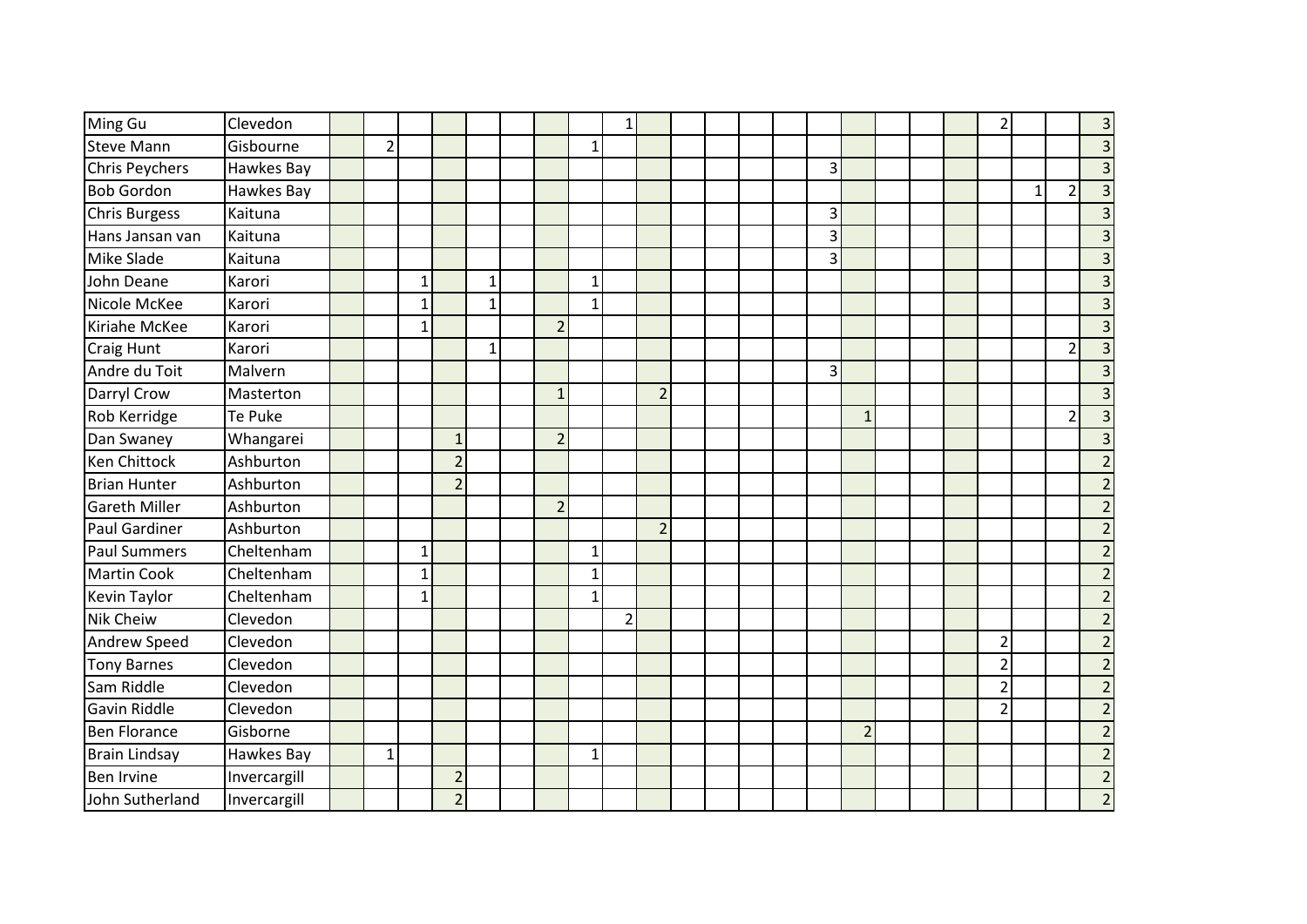| Colin Brown               | Malvern      |                |              |              |              |                |              |              | $\overline{2}$ |  |              |  |                |                |  |              |                | $\overline{2}$ |
|---------------------------|--------------|----------------|--------------|--------------|--------------|----------------|--------------|--------------|----------------|--|--------------|--|----------------|----------------|--|--------------|----------------|----------------|
| Charlie Ledbrook          | Malvern      |                |              |              |              |                |              |              |                |  |              |  | $\overline{2}$ |                |  |              |                | $\overline{2}$ |
| <b>Diane Crow</b>         | Masterton    |                |              |              |              |                | $\mathbf{1}$ |              | $\mathbf{1}$   |  |              |  |                |                |  |              |                | $\overline{2}$ |
| <b>Karl Valphy</b>        | Oamaru       |                |              |              |              |                |              |              | $\overline{2}$ |  |              |  |                |                |  |              |                | $\overline{2}$ |
| lan Stirling              | Otorohanga   |                |              |              |              | $\overline{2}$ |              |              |                |  |              |  |                |                |  |              |                | $\overline{2}$ |
| <b>Barry Scott</b>        | Petone       |                | $\mathbf{1}$ |              |              |                |              | $\mathbf{1}$ |                |  |              |  |                |                |  |              |                | $\overline{2}$ |
| <b>Bridget Hutching</b>   | Te Puke      |                |              |              |              |                |              |              |                |  |              |  |                |                |  |              | $\overline{2}$ | $\overline{2}$ |
| John Whiteman             | Trentham     |                |              |              |              |                |              |              |                |  |              |  |                | $\overline{2}$ |  |              |                | $\overline{2}$ |
| <b>Rags Owens</b>         | Trentham     |                |              |              |              |                |              |              |                |  |              |  |                | $\overline{2}$ |  |              |                | $\overline{2}$ |
| Mike Duthie               | Trentham     |                |              |              |              |                |              |              |                |  |              |  |                |                |  |              | $\overline{2}$ | $\overline{2}$ |
| Charles Watson            | Whangarei    | $\overline{2}$ |              |              |              |                |              |              |                |  |              |  |                |                |  |              |                | $\overline{2}$ |
| Phil Tyler                | Whangarei    | $\overline{2}$ |              |              |              |                |              |              |                |  |              |  |                |                |  |              |                | $\overline{2}$ |
| Cathy Donadio             | Whangarei    | $\overline{2}$ |              |              |              |                |              |              |                |  |              |  |                |                |  |              |                | $\mathbf 2$    |
| Bruce O'Brien             | Whangarei    | $\overline{2}$ |              |              |              |                |              |              |                |  |              |  |                |                |  |              |                | $\overline{2}$ |
| John Churches             | Whangarei    | $\overline{2}$ |              |              |              |                |              |              |                |  |              |  |                |                |  |              |                | $\overline{2}$ |
| <b>Geoff Brook</b>        | Whangarei    | $\overline{2}$ |              |              |              |                |              |              |                |  |              |  |                |                |  |              |                | $\overline{2}$ |
| <b>Steve Howl</b>         | Cheltenham   |                |              |              |              |                | $\mathbf{1}$ |              |                |  |              |  |                |                |  |              |                | $\mathbf{1}$   |
| Paul Hoffman              | Gisborne     |                |              |              |              |                | $\mathbf{1}$ |              |                |  |              |  |                |                |  |              |                | $\mathbf 1$    |
| Dean Fincham              | Hawkes Bay   |                |              |              |              |                |              |              |                |  |              |  |                |                |  | $\mathbf{1}$ |                | $\mathbf 1$    |
| Stephen Redpath           | Invercargill |                |              | $\mathbf{1}$ |              |                |              |              |                |  |              |  |                |                |  |              |                | $\mathbf{1}$   |
| Saul Reid                 | Karori       |                |              |              | $\mathbf{1}$ |                |              |              |                |  |              |  |                |                |  |              |                | $\mathbf 1$    |
| <b>Steve Flanagan</b>     | Karori       |                |              |              | $\mathbf{1}$ |                |              |              |                |  |              |  |                |                |  |              |                | $1\,$          |
| Kayrn Flanagan            | Karori       |                |              |              | $\mathbf 1$  |                |              |              |                |  |              |  |                |                |  |              |                | $\mathbf{1}$   |
| Maurice Subritzkey Karori |              |                |              |              |              |                |              |              |                |  |              |  |                |                |  |              | 1              | $\mathbf 1$    |
| Colin Brown               | Malvern      |                |              |              |              |                | $\mathbf{1}$ |              |                |  |              |  |                |                |  |              |                | $\mathbf{1}$   |
| <b>Steve Goodwin</b>      | Masterton    |                |              |              |              |                |              |              |                |  |              |  |                |                |  | 1            |                | $\mathbf{1}$   |
| <b>Derek Morris</b>       | Masterton    |                |              |              |              |                |              |              |                |  |              |  |                |                |  | $\mathbf{1}$ |                | $\mathbf{1}$   |
| Mike Savage               | Masterton    |                |              |              |              |                |              |              |                |  |              |  |                |                |  | 1            |                | $\mathbf 1$    |
| Ian McFetridge            | Otorohanga   |                |              |              |              |                |              |              |                |  | $\mathbf{1}$ |  |                |                |  |              |                | $\mathbf 1$    |
| Ewan McCormak             | Petone       |                |              |              |              |                | $\mathbf{1}$ |              |                |  |              |  |                |                |  |              |                | $\mathbf{1}$   |
| Alan Dickson              | Te Puke      |                |              |              |              |                |              |              |                |  | 1            |  |                |                |  |              |                | $\mathbf{1}$   |
|                           |              |                |              |              |              |                |              |              |                |  |              |  |                |                |  |              |                |                |